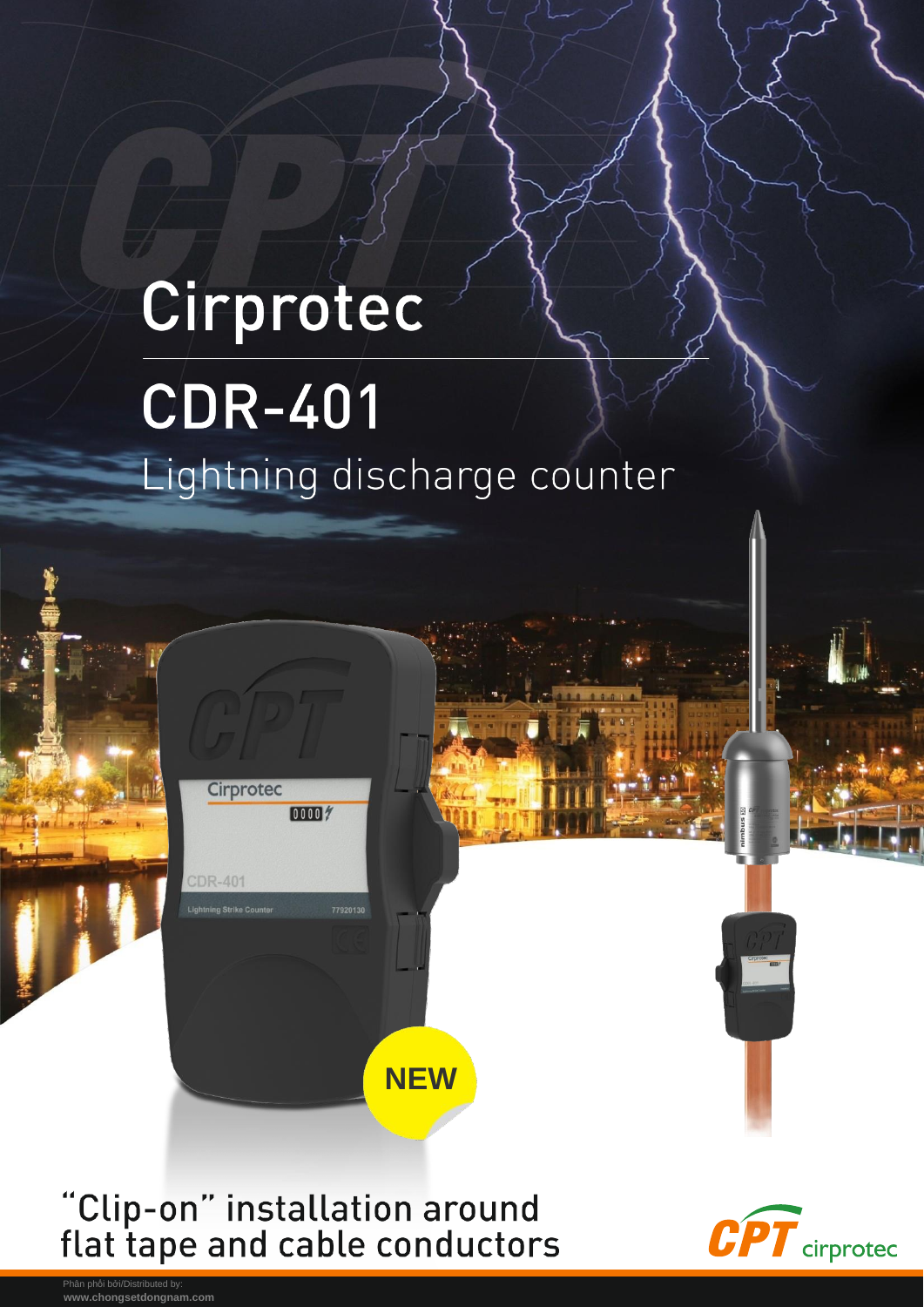## **CDR-401** Lightning discharge counter

# The best features

#### **Standards**

CDR-401 is the new counter which complies with the latest applicable Lightning Protection related **Standards** 



Cirprotec

a Strike Count

**CDR-401** 

0000 %

#### **Open core technology**

CDR-401 is a "Clip-on" counter that can be installed around the conductor. Ideal also for retrofitting



#### **Universal**

CDR-401 can be used on both flat tape and round conductors



#### **Easy and tight fastening**

CDR-401 can be firmly attached to the conductor by means of internal rubber pads. Hence, the system can be firmly installed without even attaching it to the wall with screws

#### **Quality and image**

CDR-401 is made of high quality materials and offers a renewed and sturdy design

**IP67**

CDR-401 is totally protected against the effect of dust and against the effect of immersion